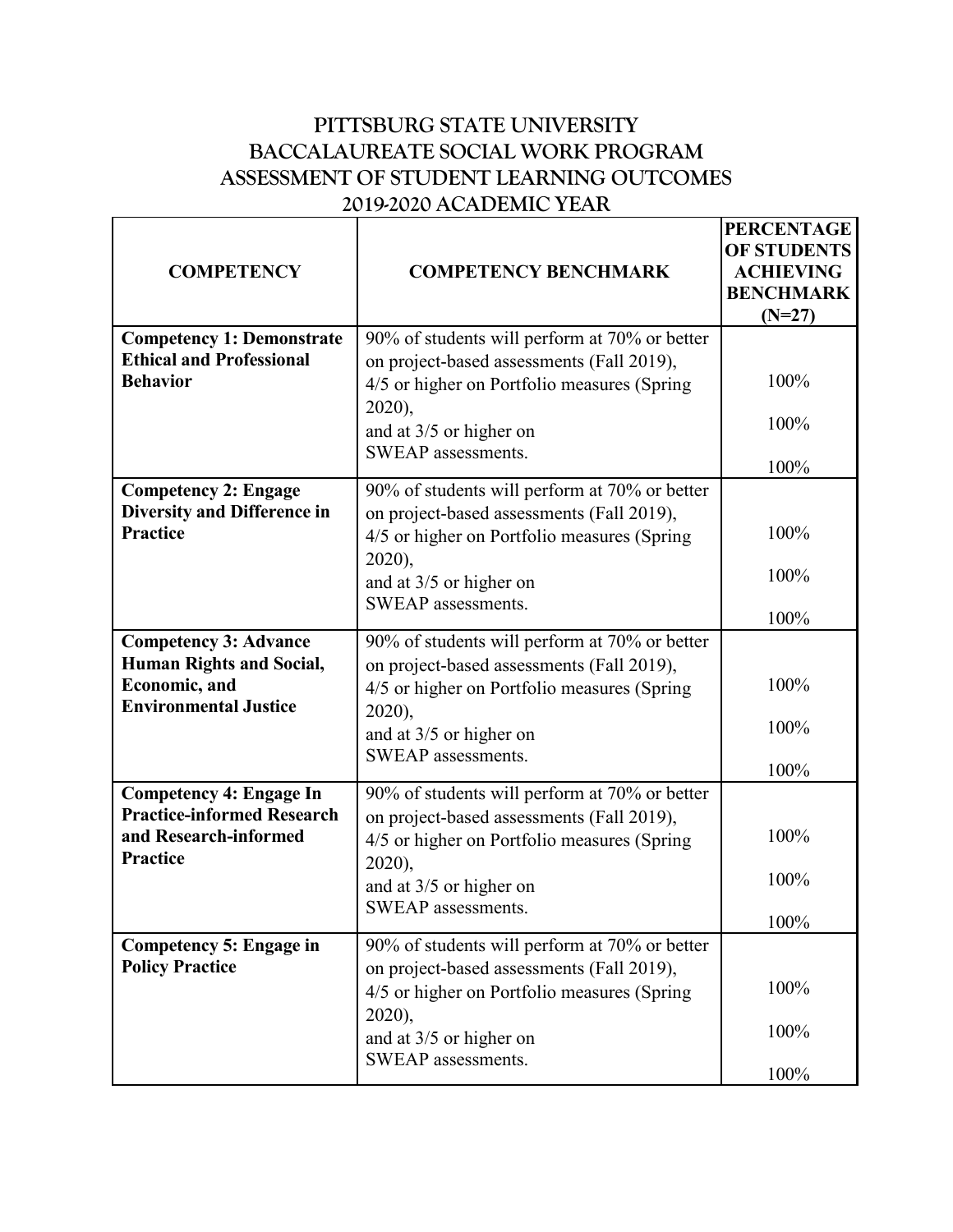| <b>Competency 6: Engage with</b>                            | 90% of students will perform at 70% or better                                            |      |
|-------------------------------------------------------------|------------------------------------------------------------------------------------------|------|
| <b>Individuals, Families,</b><br>Groups, Organizations, and | on project-based assessments (Fall 2019),<br>4/5 or higher on Portfolio measures (Spring | 100% |
| <b>Communities</b>                                          | $2020$ ,                                                                                 |      |
|                                                             | and at $3/5$ or higher on                                                                | 94%  |
|                                                             | <b>SWEAP</b> assessments.                                                                |      |
|                                                             |                                                                                          | 100% |
| <b>Competency 7: Assess</b>                                 | 90% of students will perform at 70% or better                                            |      |
| <b>Individuals, Families,</b><br>Groups, Organizations, and | on project-based assessments (Fall 2019),                                                | 100% |
| <b>Communities</b>                                          | 4/5 or higher on Portfolio measures (Spring<br>2020),                                    |      |
|                                                             | and at 3/5 or higher on                                                                  | 100% |
|                                                             | <b>SWEAP</b> assessments.                                                                |      |
|                                                             |                                                                                          | 100% |
| <b>Competency 8: Intervene</b>                              | 90% of students will perform at 70% or better                                            |      |
| with Individuals, Families,                                 | on project-based assessments (Fall 2019),                                                |      |
| Groups, Organizations, and<br><b>Communities</b>            | 4/5 or higher on Portfolio measures (Spring                                              | 100% |
|                                                             | $2020$ ),                                                                                | 100% |
|                                                             | and at $3/5$ or higher on                                                                |      |
|                                                             | <b>SWEAP</b> assessments.                                                                | 100% |
| <b>Competency 9: Evaluate</b>                               | 90% of students will perform at 70% or better                                            |      |
| Practice with Individuals,                                  | on project-based assessments (Fall 2019),                                                |      |
| <b>Families, Groups,</b>                                    | 4/5 or higher on Portfolio measures (Spring                                              | 100% |
| Organizations, and<br><b>Communities</b>                    | $2020$ ,                                                                                 | 100% |
|                                                             | and at 3/5 or higher on                                                                  |      |
|                                                             | SWEAP assessments.                                                                       | 100% |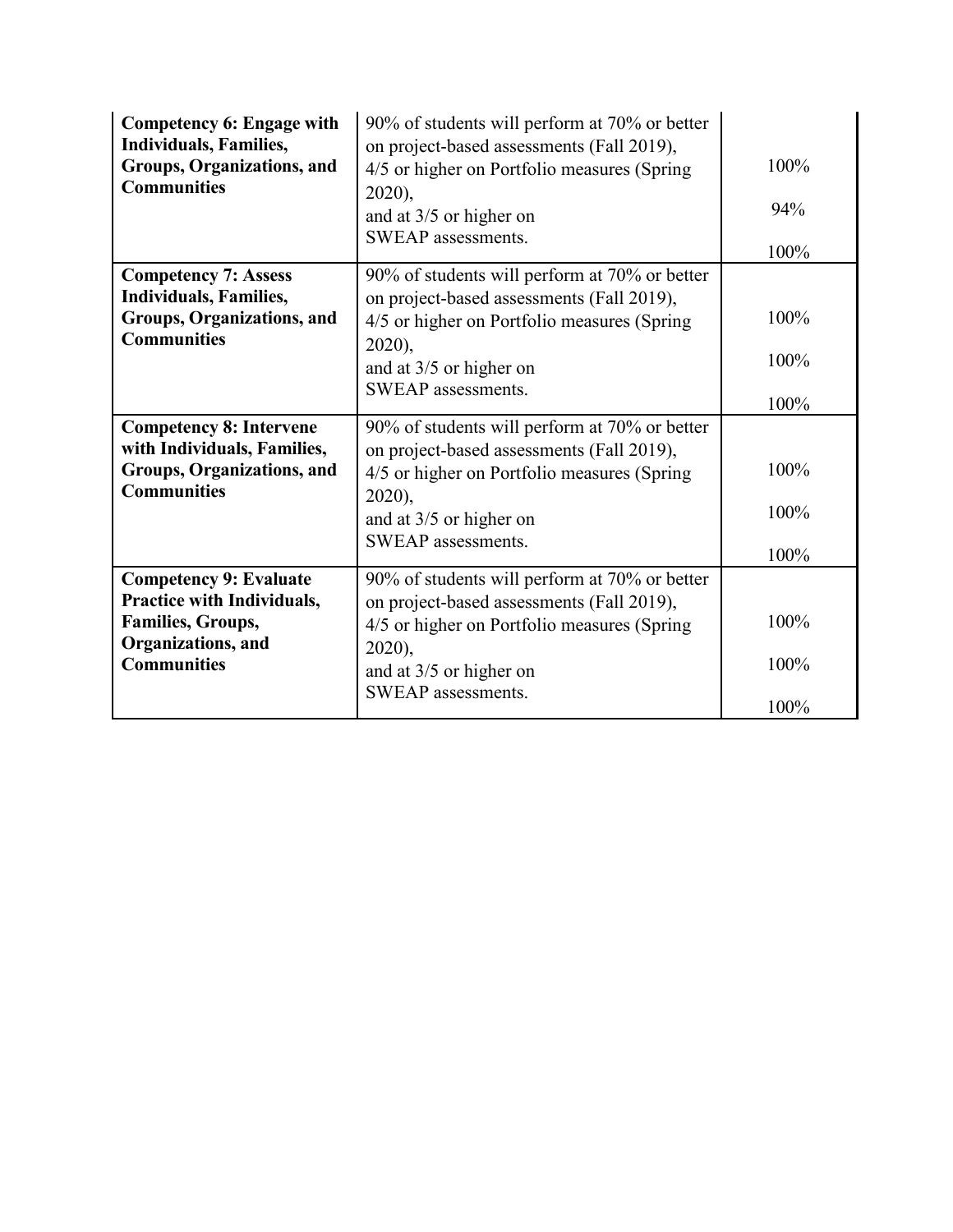| <b>Assessment Measure #1: (Project-Based Assignments)</b>           |               |  |  |  |  |
|---------------------------------------------------------------------|---------------|--|--|--|--|
| Dimension(s) assessed:                                              | Knowledge,    |  |  |  |  |
|                                                                     | Skills,       |  |  |  |  |
|                                                                     | Values,       |  |  |  |  |
|                                                                     | Cognitive &   |  |  |  |  |
|                                                                     | Affective     |  |  |  |  |
| When/where students are assessed:                                   | Various 300-  |  |  |  |  |
|                                                                     | 600 level     |  |  |  |  |
|                                                                     | courses *     |  |  |  |  |
| Who assessed student competence:                                    | Faculty       |  |  |  |  |
|                                                                     | members for   |  |  |  |  |
|                                                                     | specific      |  |  |  |  |
|                                                                     | courses       |  |  |  |  |
| Outcome Measure Benchmark (minimum score indicative of              | $Fall - 70\%$ |  |  |  |  |
| achievement) for Competencies 1-9:                                  | or better on  |  |  |  |  |
|                                                                     | the project-  |  |  |  |  |
|                                                                     | based         |  |  |  |  |
|                                                                     | assignments   |  |  |  |  |
|                                                                     | Spring $-3/5$ |  |  |  |  |
|                                                                     | on rubric     |  |  |  |  |
|                                                                     | measures in   |  |  |  |  |
|                                                                     | Canvas        |  |  |  |  |
|                                                                     | portfolio     |  |  |  |  |
| Competency Benchmark (percent of students the program expects to    | 90%           |  |  |  |  |
| have achieved the minimum scores, inclusive of all measures) for    |               |  |  |  |  |
| Competencies 1-9:                                                   |               |  |  |  |  |
|                                                                     |               |  |  |  |  |
| Assessment Measure #2: (SWEAP Field Practicum Placement Assessment) |               |  |  |  |  |
| Dimension(s) assessed:                                              | Skills,       |  |  |  |  |
|                                                                     | Values,       |  |  |  |  |
|                                                                     | Cognitive &   |  |  |  |  |
|                                                                     | Affective     |  |  |  |  |
| When/where students are assessed:                                   | Practicum     |  |  |  |  |
| Who assessed student competence:                                    | Field         |  |  |  |  |
|                                                                     | Instructor    |  |  |  |  |
| Outcome Measure Benchmark (minimum score indicative of              | 3/5           |  |  |  |  |
| achievement) for Competencies 1-9:                                  |               |  |  |  |  |
| Competency Benchmark (percent of students the program expects to    | 90%           |  |  |  |  |
| have achieved the minimum scores, inclusive of all measures) for    |               |  |  |  |  |
| Competencies 1-9:                                                   |               |  |  |  |  |
|                                                                     |               |  |  |  |  |